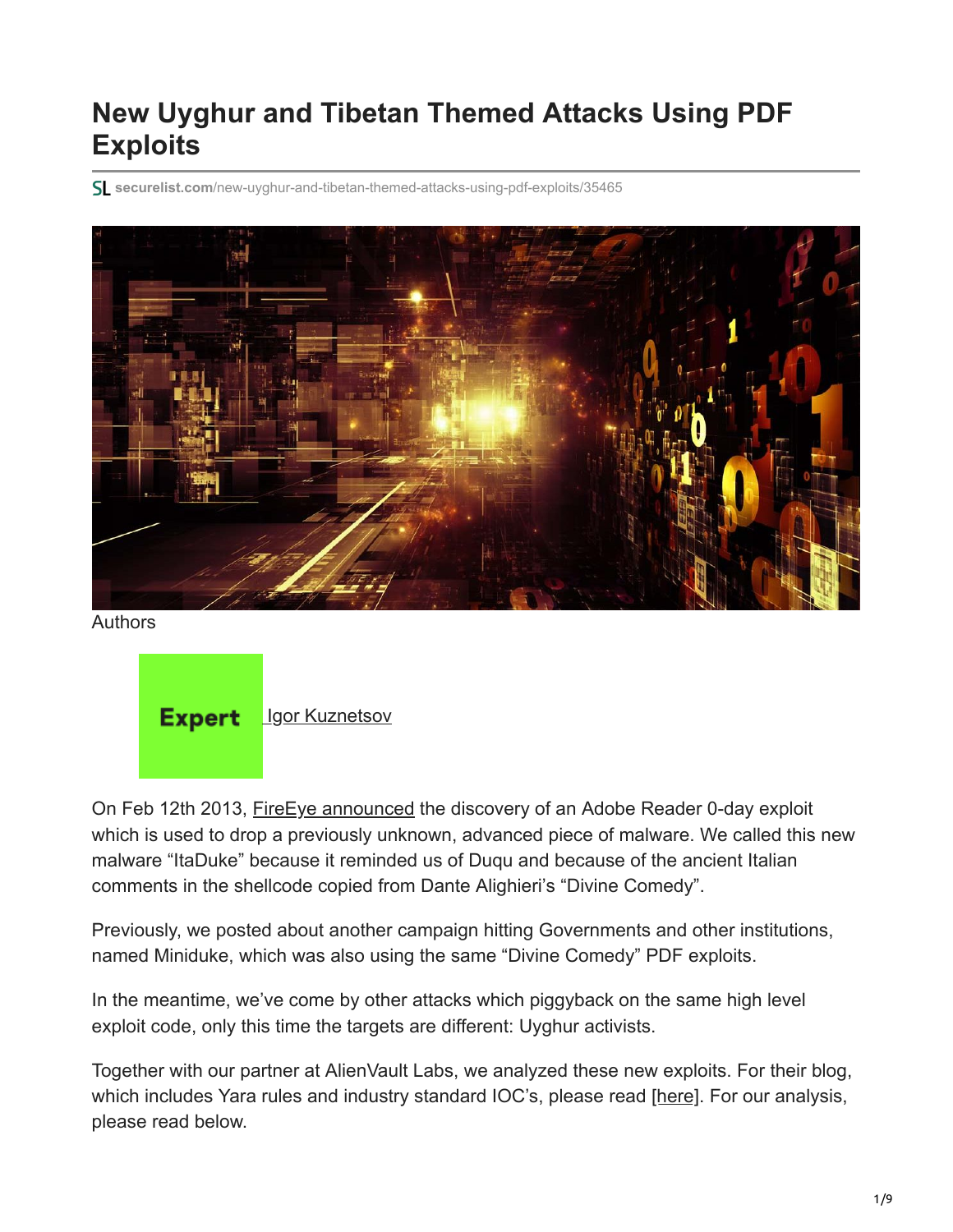#### **The new attacks**

A few days ago, we observed several PDF files which carry the CVE-2013-0640/641 (ItaDuke) exploits. Some of the MD5s and filenames include:

7005e9ee9f673edad5130b3341bf5e5f 2013-Yilliq Noruz Bayram Merik isige Teklip.pdf d00e4ac94f1e4ff67e0e0dfcf900c1a8 .pdf (joint\_letter.pdf) ad668992e15806812dd9a1514cfc065b arp.pdf

The Kaspersky detection name for these exploits is Exploit.JS.Pdfka.gjc.

If the exploit is successful, the PDFs show a clean, "lure" document to the user:

#### Noruz Bayram Merikisige Teklip

En'eniwiy milli bayrimimiz bolghan "Noruz" Ejdatlirimizning bizge qaldurghan bibaha-qimmetlik teweruklirining birsidur. Ejdat rohini xosh qilish, Ejdat iradisige warisliq qilish, Ejdat izidin méngish her bir Uyghur bashliq Türkiy perzentlirining bash tartip bolmaydighan muqeddes burchidur. Her yer qérindashlarning hemkarliqida ta bu yilgha kelgiche bolghan 5 yil jeryanida noruz bayrimining ayighini üzüldürmey türlük meniwi paaliyetler bilen tebriklep kelduq.

Bu yil, yeni 2013-yili 3-ayning 20-kuni(charshembe) "2013-Yilliq NORUZ BAYRAM MUBAREK" namida xas milli tüske ige, Uyghur bashliq Türkiy qerindashlirinila asas qilghan, yéngiche mezmungha mol bolghan katta merike qilishni pilanliduq. Barliq qérindashlarning qimmetlik waxtini ajritip, ariliqni yiraq dimey, qizghinliq bilen qatniship, sahipxan hem mihman bolup kitishini ümüt qilimiz.

Noruz teshkillesh hey'etlirining keng dairilik meslihetlishishi arqisida, bu yilqi noruzgha Müchenluq dostlirimiz teklip qilinmaydighan boldi. Qérindashlarning toghra chüshinishini ümid qilimiz.

Milliy bayrimimizgha téximu hösun qoshush, kelgusi izbasarlirimizgha bolghan yüksek mes'uliyetchanliqimizni közde tutup, imkan qeder milliche kiyim, imkan bolmighanda retlik kiyinip kélishinglarni soraymiz.

"Noruz bayram Merikisi" asasliq mezmuni

1. NORUZ mezmunigha xas bolghan tebrikname, xalisane biyit, qoshaq, yinik tenherket wekazalar

2. Sen'et péshiwaliri we heweskarlirining orunlishida naxsha-muzika, usul-neghme nawalar

3. Kelgusi izbasar smur-balilar mehsus NORUZ bezmisi Merike Küni:

2013-yili 3-ayning 20-küni (charshembe)

Waxti:

 $12:00 - 17:00$ 

Hörmet Bilen: "2013-Yilliq Noruz Bayram Merikisi "Teshkillesh Hey'etliki 2013-Yil 3-Ayning 1-Kuni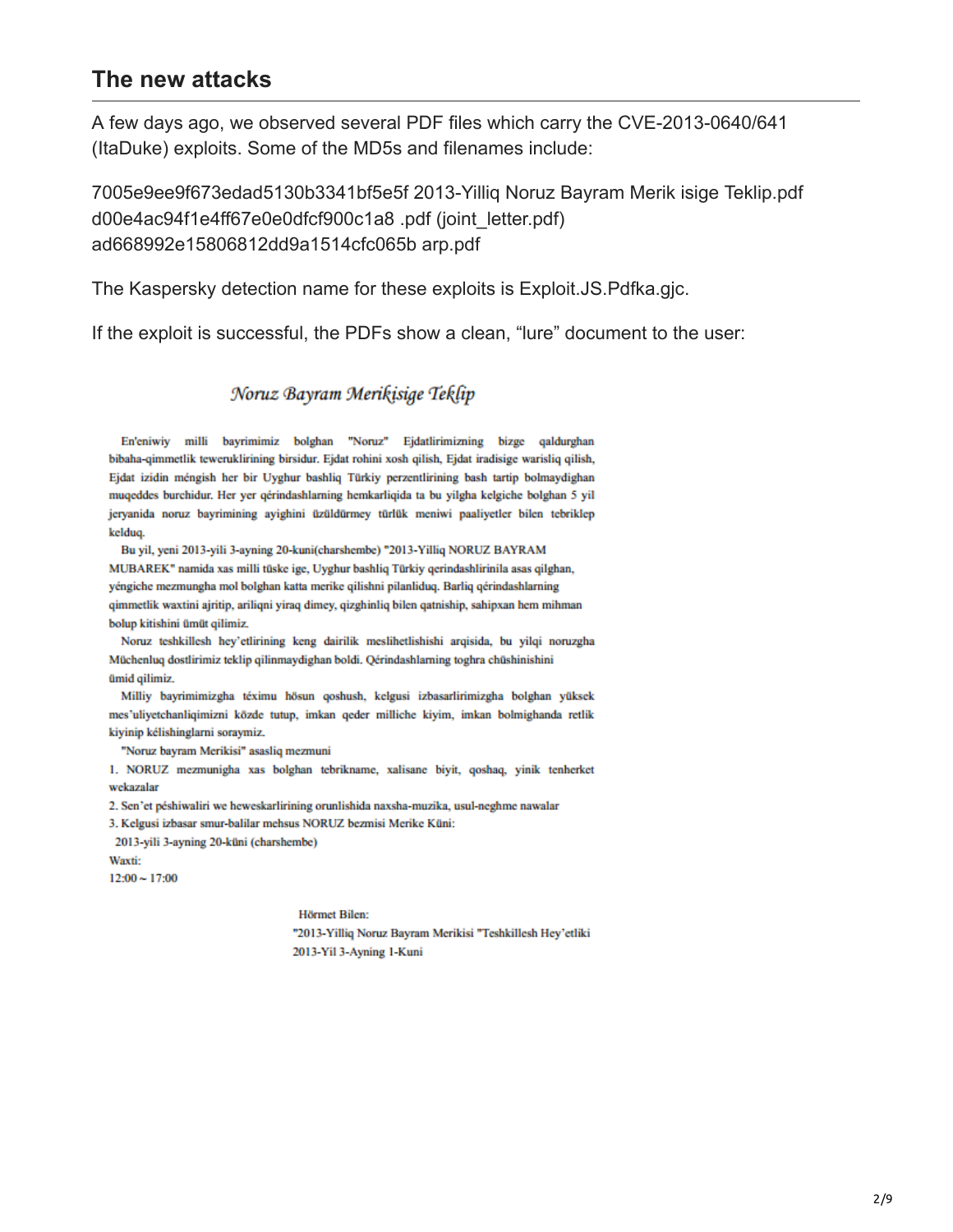| <b>National Endowment</b><br>for Democracy<br>Supporting freedom around the world                                                                                                                                                                                                                                                                                                                                      |                                                                                                                                                                                                     |       | Farms ARP<br>Revised: Arm. 2019 |
|------------------------------------------------------------------------------------------------------------------------------------------------------------------------------------------------------------------------------------------------------------------------------------------------------------------------------------------------------------------------------------------------------------------------|-----------------------------------------------------------------------------------------------------------------------------------------------------------------------------------------------------|-------|---------------------------------|
| Every person authorized by the grantee to request funds from the Endowment should be listed below.<br>This form must be certified by an official of the Grantee organization. If this person is also authorized to request payments, his/her<br>name should appear on the kst. Should any changes occur in authorized persons, a revised form should be forwarded immediately to<br>the Endowment.<br>1. GRANT NUMBER: | <b>AUTHORIZATION TO REQUEST PAYMENT OR REIMBURSEMEN</b>                                                                                                                                             |       |                                 |
| 2. GRANTEE NAME:                                                                                                                                                                                                                                                                                                                                                                                                       |                                                                                                                                                                                                     | TIBET |                                 |
| 3. THE FOLLOWING PERSONS ARE AUTHORIZED TO REQUEST PAYMENTS OF GRANT FUNDS FROM THE<br><b>NATIONAL ENDOWMENT FOR DEMOCRACY:</b><br>A. NAME:                                                                                                                                                                                                                                                                            |                                                                                                                                                                                                     |       | <b>B. TITLE:</b>                |
|                                                                                                                                                                                                                                                                                                                                                                                                                        |                                                                                                                                                                                                     |       |                                 |
|                                                                                                                                                                                                                                                                                                                                                                                                                        |                                                                                                                                                                                                     |       |                                 |
|                                                                                                                                                                                                                                                                                                                                                                                                                        |                                                                                                                                                                                                     |       |                                 |
|                                                                                                                                                                                                                                                                                                                                                                                                                        |                                                                                                                                                                                                     |       |                                 |
| <b>CERTIFIED BY:</b>                                                                                                                                                                                                                                                                                                                                                                                                   | By checking this box, I agree that I have read and understood the directions and completed all of the                                                                                               |       |                                 |
| complete to the best of my knowledge.                                                                                                                                                                                                                                                                                                                                                                                  | applicable information on this form. I certify that all of the information on this form is accurate and<br>This is a required field. You must agree and check this box in order to submit the form. |       |                                 |
| <b>NAME:</b>                                                                                                                                                                                                                                                                                                                                                                                                           | <b>TITLE:</b>                                                                                                                                                                                       |       | DATE:                           |
|                                                                                                                                                                                                                                                                                                                                                                                                                        |                                                                                                                                                                                                     |       |                                 |

The first document (2013-Yilliq Noruz Bayram Merik isige Teklip.pdf) refers to a New Years party invitation. The second one, "arp.pdf", is an authorization to request a reimbursement, for a Tibetan activist group.

The Javascript exploit code has a large comment block prepended, which was probably included to avoid detection by certain anti-malware programs.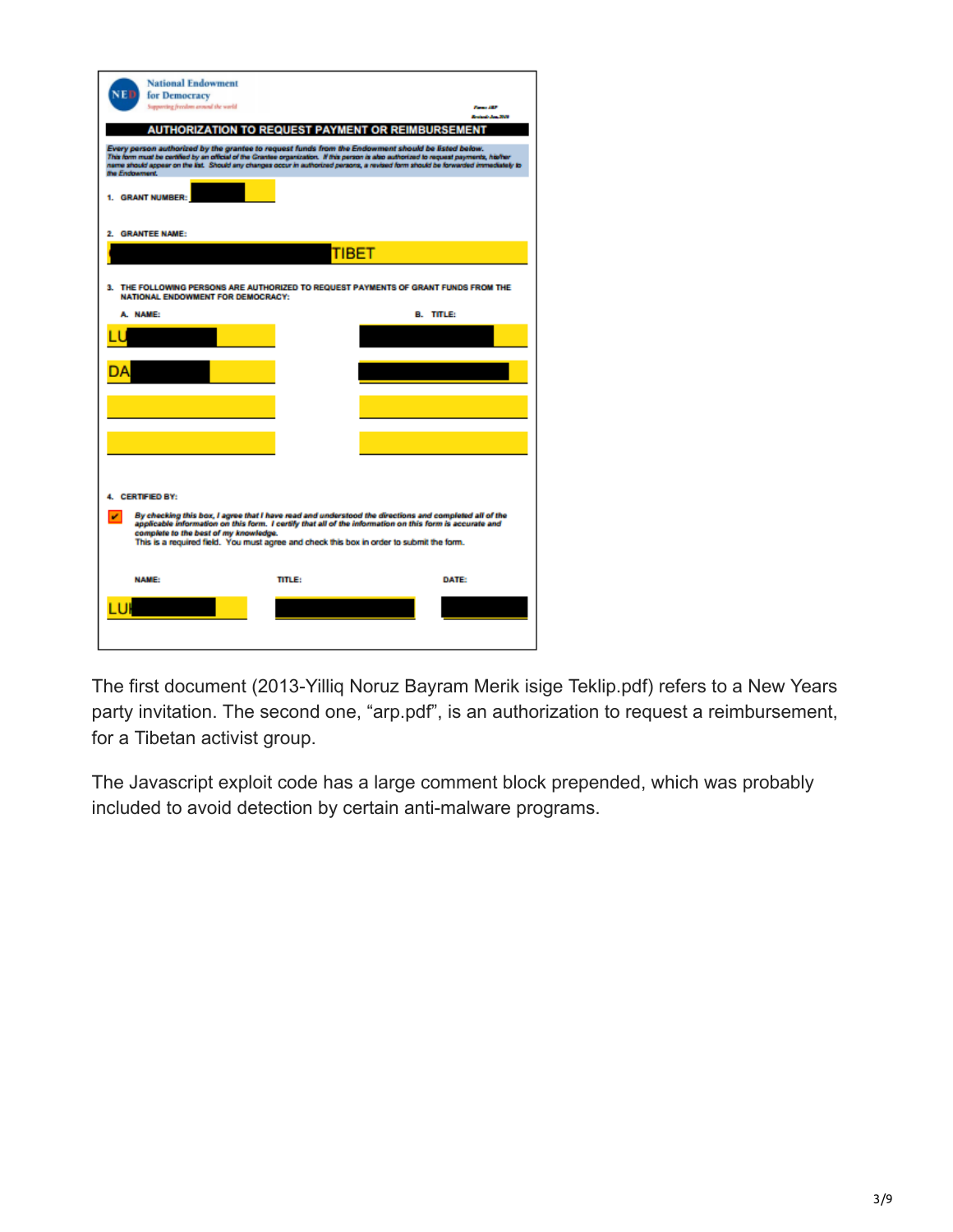| %PDF-1.7 |                                      |
|----------|--------------------------------------|
| 100      |                                      |
| $\prec$  |                                      |
|          | /Pages 20R                           |
|          | /NeedsRendering true                 |
|          | /AcroForm 4 0 R                      |
|          | /Perms <<                            |
|          | /UR3 8 0 R                           |
|          | $\rightarrow$                        |
|          | /Type /Catalog                       |
|          | /OpenAction <<                       |
|          | /JS (\n0 >> 0 >> 0 >> 0 >> 0 >> 0;\n |
|          |                                      |
|          |                                      |

cWKQmZlaVVVVVVVVVVVVcwSdcjKz85m7JVm7JFxkZmZmRDcZXAsmZmZzBJ1ys/ /P1mrKmZmZnBEtmVEtGVEogS2KnzmxLkkc7JccKZmZkcWe2dElNyfhLYgckSwaWa WhLB4cHJmkES0oUSyrkSwr2aUZpJmkESq8HJmmnzmGbslc9xupmZmRxZ7ZEaW50a NptyesGqS/8Silh7m5pTmpjAxsfCEnzEW5GZzBJ1yMrLqlCqQqpLEtyRE4kZU/ma )0h6mtyJE5EdUHl3qlkS1JWiQO2Y2cPCwBJ8xFuVmRLcZcbHwhJ8xFpVVVVVVVV zBJ1GuSVmeyCEtyJyfOZEtSREsiFZkvJEtyREtGBZkhyhHKCEsyJyxLclcnzmRLl <RLIhWZLyRLckRLRjWZIxFpVVVVVVVVVVVVVVVVVXMEnUadY0S3I0S0Z0Q1Gk zI0SmxLUjRKIli7TjRTNkYEQzHVe3GWZmZmZcosS3GUaWZgQ3GUS1HUaWLEQ1HUS zI0Sm5Yu0Z+g1GWWFDCZmZkSzHUa44mZ7NYS3IkS0aEQ1G0a5G2Z56fznfGZiZml EsxtyxLcdRLUaZrRlcgSzJES271mSRDcYRLUdRLMYRDIkRLcbcnzmRLUYcgSzJE! 241mSRpd1XId853xmYmZmRLUdRLIicsS3HUS1Gma0ZXIEsyREtu9ZkkQ3GES1HUS vInLEtx1EtSVmtGNvBLMYcsS3JES0ZVmSBpdlRLMdRLcYRDbkXCqZmZmEnzEWlVV

The comment block and the exploit is exactly the same among all analyzed PDF files. Interestingly, the "sHOGG" string obfuscation function from Itaduke has been removed. In addition, some of the obfuscation for variable initialization has been removed as well:

|         | New exploit (no obfuscation)                                                                                                                                                                                                                                                                 | ItaDuke (obfuscated assignments)                                                                                                                                                                                                                                                                                               |
|---------|----------------------------------------------------------------------------------------------------------------------------------------------------------------------------------------------------------------------------------------------------------------------------------------------|--------------------------------------------------------------------------------------------------------------------------------------------------------------------------------------------------------------------------------------------------------------------------------------------------------------------------------|
| JS code | ROP ADD ESP $4 = 0x20c680bb;$<br>$bENEDETTO = 0x20d76e3d;$<br>$c$ ARPONE = $0x20cfd14d$ ;<br>$sENTIRSI = 0x20cf54d4;$<br>$rICINGHE = 0x20ce7272;$<br>$aPPARENTA = 0x209be728$ ;<br>$fISAMENTE = 0x20cfb4d5;$<br>pRESUNSI = 0x20801039;<br>$oRDERED = 0x20ce58a6;$<br>$cOCOLLE = 0x2087d453;$ | ROP ADD ESP 4 = $7*5*15710857$ ;<br>$bENEDETTO = 127*11*394409;$<br>$c$ ARPONE = 83*73*5*3*3*3*673;<br>$sENTIRSI = 7*5*2*2*3931847;$<br>$rICINGHE = 113*23*19*2*5573;$<br>$aPPARENZA = 11*2*2*2*6216911;$<br>$fISAMENTE = 59*7*1332889;$<br>pRESUNSI = 545263673;<br>$oRDERED = 3*2*91732337;$<br>$cOCOLLE = 3*3*3*20213801$ ; |

All documents drop the same malware, detected by Kaspersky as Trojan.Win32.Agent.hwoo and Trojan.Win32.Agent.hwop, which is interesting: this is one of the rare cases when the same threat actor hits both Tibet and Uyghur activists at exactly the same time. It is possible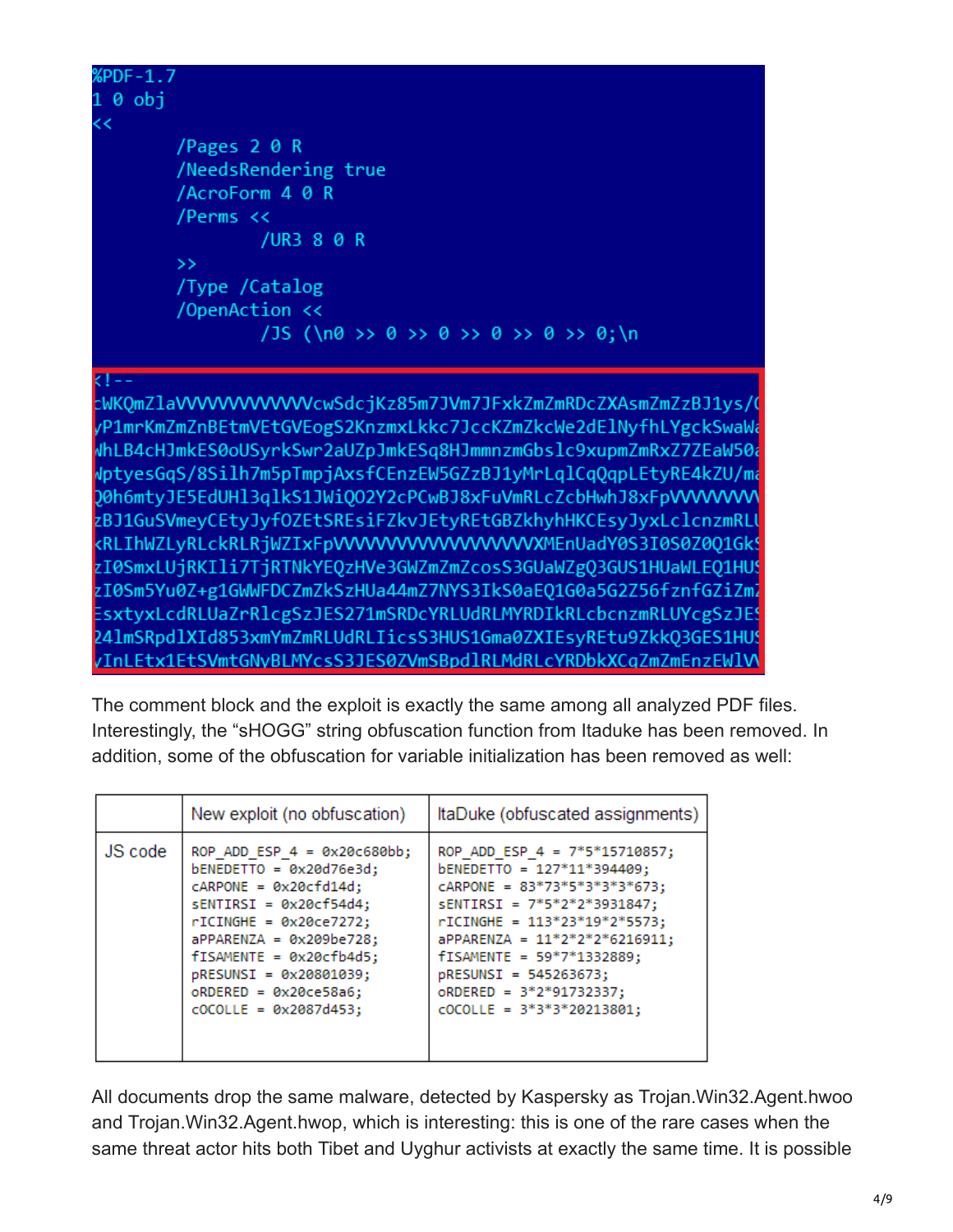this was done in regards to a [human rights conference](http://www.thetibetpost.com/en/news/international/3142-conference-examining-chinese-leadership-to-be-held-in-switzerland) which is taking place in Geneva between 11-13 March, 2013.

### **The backdoor**

The PDF malware dropper creates a file named "C:Documents and SettingsAdministratorLocal SettingsTempAcroRd32.exe" and runs it. AcroRd32.exe has a PE compilation timestamp of "Wed Jul 11 05:39:45 2012".

"AcroRd32.exe" contains an encrypted block with the final payload, an 8KB backdoor, which is dropped as "clbcatq.dll" and run via Windows Update. The block can be easily noticed inside the backdoor by a trained eye:

MFC42.DLL Osrand I CxxFrameHandler | Orand DOtime (E9 49 @9 '@snrinti dllonexit †0\_onexit MSVCRT.dll Ó \_exit H \_XcptFilter I@exit **D** \_acmdln X getmainargs  $\circ$ <sup>0</sup> initterm f setusermatherr  $\Box$  adjust fdiv j p commode o p fmode 图 set pp\_type Ê \_except\_handler3 · \_controlfp w@GetModuleHandleA Õ@GetTickCount ExitPro cess u@GetModuleFileNameA . CloseHandle -♥WriteFile M CreateFileA º ExitThread Creat eProcessA {♥VirtualProtect Å FindClose É FindFirstFileA é@GetWindowsDirectoryA l Del eteFileA E CreateDirectoryA 「@GetStartupInfoA KERNEL32.dll %@LoadIconA :@SendMessageA ¶ DrawIcon ÿ GetClientRect 1@GetSystemMetrics ¦@IsIconic Ä EnableWindow USER32.dll ª**@** setmbcp !s bääüøøüðbyyüø üðbbaüø<üðbbaüøüüðbbaüøüüðbbaüøüüðbba #%@ p>@ üüðþ∬aüøîߺìþ4…-Ý4ñ\*-ÁH€♣sÐ∬p@gŠ↔‰Ð‼@Žn@<mark>•</mark>܇§ÞriŽÜ…∬Þ¢<sup>-</sup>KØ@@¶§Ìí@âØüðþþaüø|œÛ‹•ái0‡ý♣F•á PÙyF◆ái0↑Ù{F◆ái0dÞoF♥ái0dÞ@F♣ái0‡ý◆F◄ái0↑åÈF▲ái0-C~F♥ái0ÔÝ@F◆ái0\*…‼=•ái0üüðbþàüøüüðbþà üüðþþàüø, ¡ðþªáøø♥•ü/þàüøüüðþ▲àŽÙãýöþþÖüøüèðþþàüøíÁðþþÐüøüÌðþþàüèüìðþþâüøøüðþþàüøøüðþþà üœðþþäüøüüðþààüøüüàþþÐüøüüàþþÐüøüüðþîàüøl±ðþ1àüøìÍðþ, àüøüüðþþàüøüüðþþàüøüüðþþàüøü¬ðþþá üüðþþàüøüüðþþàüøüüðþþàüøüüðþþàüøüüðþþàüøüüðþþàüøüÌðþ‡àüøüüðþþàüøüüðþþàüøüüðþþàüøÎp§♠rà ªÑðþþÐüøüÖðþþäüøüüðþþàüøüüðþÞàü~Îr¶∢r⊠üø=æðþþ°üøüäðþþÚüøüüðþþàüøüüðþ¾àü,΀∢®làüøüâðþþ üâðbbÂüøüüðbbàüøüüðb¾àü8Îr§⊠∄füøNýðbb⊠üøüâðbbÄüøüüðbbàüøüüðb¾àüºüüðbbàüøüüðbbàüøüüðbbà üüðþþàüøüüðþþàüøüüðþþàüøüüðþþàüøüüðþþàüøüüðþþàüøüüðþþàüøüüðþþàüøüüðþþàüøüüðþþàüøüüðþþàüøüüðþþà **üüðbbaüøüüðbbaüøüüðbbaüøüüðbbaüøüüðbbaüøüüðbbaüøüüðbbaüøüüðbbaüøüüðbbaüøüüðbbaig**büüðbba นินิðbbàนิซนินิðbbàนิซนินิðbbàนิซนินิðbbàนิซนินิðbbàนิซนินิðbbàนิซนินิðbbàนิซนินิðbbàนิซนินิðbbàนิซนินิðbbàนิซนินิðbbà น็นิฮิbbaนิซน์นิฮิbbaนิซน์นิฮิbbaนิซน์นิฮิbbaนิซน์นิฮิbbaนิซน์นิฮิbbaนิซน์นิฮิbbaนิซน์นิฮิbbaนิซนีนิฮิbbaนิซน์นิฮิbbaนิซน์นิฮิbba c ÔöcøýuÇ- <sup>=®</sup>ĐüèÿÑØÎþĐ♥tØä&ÿÕÔ¬øìeÅž¡àŒØýüðþœ"€øy<♣õC ½øì4ñþþà:ìül`nnP♀hll`nnP♀hc Ôòc♀ ôá♦ìcø†tåcøðïe•øüüQ=¾àŒe¼põ-æâüø]♦1þîe<t♀ª©m'Äüa Àñ i¬~á,e,ÒÑ& Ää¥=iªÄ‰&8Àé♀f¬~×M⊠¶2Âê BESABELL ASLO BELOORELOORSE SAL ASLUMENTLES OF THE ARTHROGAN BELGEMENT SHADON SALLS

The block is encrypted with a simple xor + add algorithm. Here's the decryption algorithm for the final payload:

char key[]="0l23kj@nboxu";  $a = \frac{key[187]}{6}$ buf[i]=(buf[i]^a) + a;

The final backdoor (clbcatq.dll) is 9728 bytes in size. It was compiled on "Wed Jul 11 05:39:39 2012". The backdoor connects to its C&C server and requests further data using HTTP GET requests. The response from the server is expected to be a slightly encrypted DLL, which is then loaded and called by exports "InfectFile" and "GetWorkType".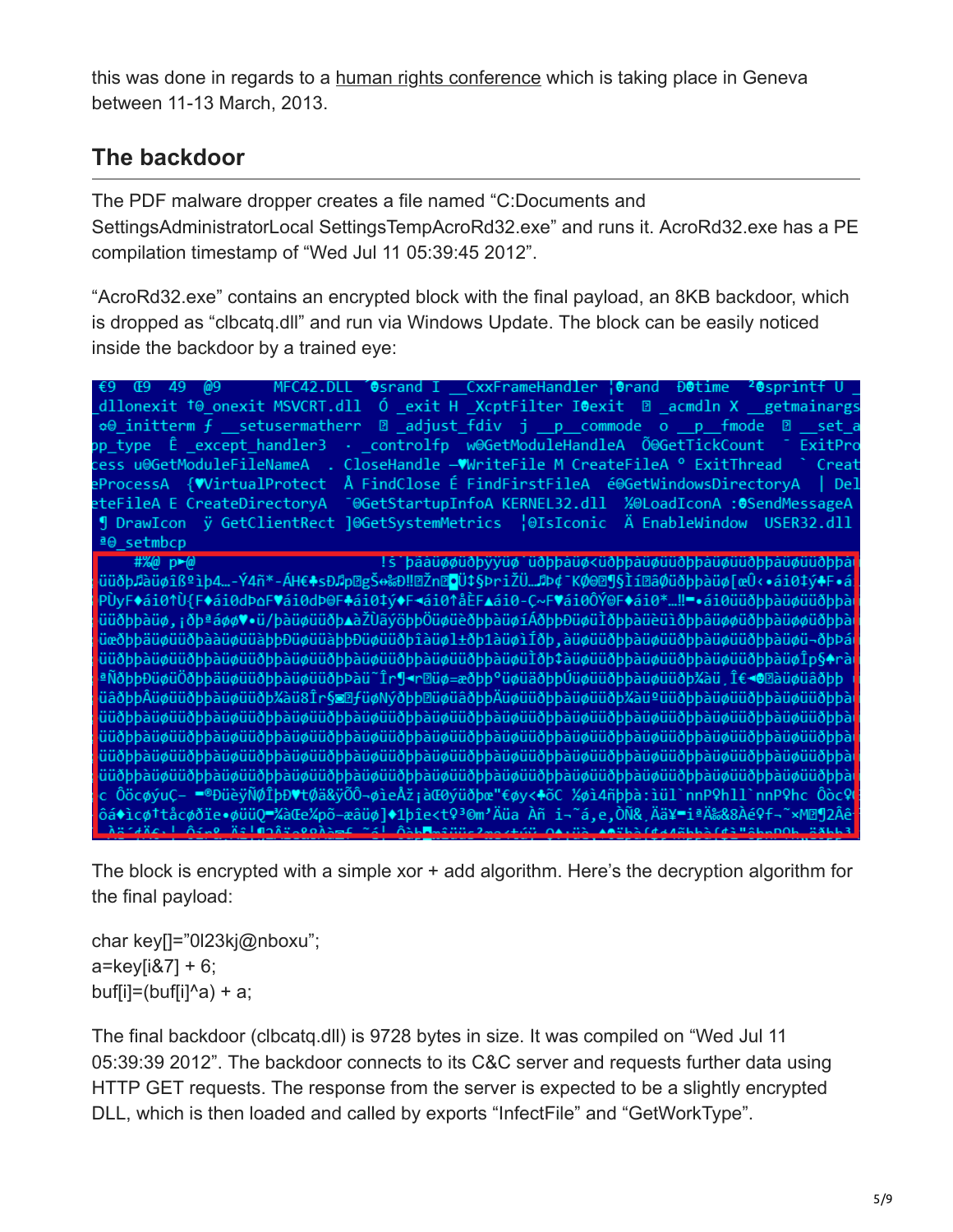| Sample                           | C2 server 'A'                        | C <sub>2</sub> server 'B'           |
|----------------------------------|--------------------------------------|-------------------------------------|
| 7005e9ee9f673edad5130b3341bf5e5f | ly.micorsofts.net<br>(60.211.253.28) | ip.micrsofts.com<br>(60.211.253.28) |
| d00e4ac94f1e4ff67e0e0dfcf900c1a8 | xdx.hotmal1.com<br>(60.211.253.28)   | ip.micrsofts.com<br>(60.211.253.28) |
| ad668992e15806812dd9a1514cfc065b | hy.micrsofts.com<br>(60.211.253.28)  | ip.micrsofts.com<br>(60.211.253.28) |

For all the servers, the malware makes a request to "/news/show.asp", using a custom agent string of "Mozilla/4.0 (compatible; MSIE 6.0; Windows NT 5.1; SV1)".

At the moment, all the domains point to the same IP address: 60.211.253.28. The server is located in China, in Shandong province:

#### IP Information for 60.211.253.28

|                                     | <b>IP Location:</b> China Jinan China Unicom Shandong Province Network               |
|-------------------------------------|--------------------------------------------------------------------------------------|
|                                     | ASN: 454837 CHINA169-BACKBONE CNCGROUP China169 Backbone                             |
|                                     | <b>IP Address:</b> 60.211.253.28 $\boxed{W \boxed{R \boxed{P}} \boxed{D} \boxed{T}}$ |
| <b>Whois Server</b> whois.apnic.net |                                                                                      |
|                                     |                                                                                      |

| inetnum: |           |              | $60.208.0.0 - 60.217.255.255$ |                                        |  |
|----------|-----------|--------------|-------------------------------|----------------------------------------|--|
| netname: | UNICOM-SD |              |                               |                                        |  |
| descr:   |           |              |                               | China Unicom Shandong province network |  |
| descr:   |           | China Unicom |                               |                                        |  |
| country: | CN        |              |                               |                                        |  |

The domains "micrsofts.com" and "hotmal1.com" appear to have been registered by the same person, although with very small differences in the registration data:

Registrant Contact: GW SY li wen li wen (lcb\_jn@sina.com) zq dj jiningshi, shandongsheng, cn 272000 P: +86.05372178000 F: +86.05372178000 Registrant Contact: GW SY li wen li wen (lcb\_jn@sina.com) zq dj shixiaqu, beijingshi, cn 272000 P: +86.02227238836601 F: +86.02227238836601

# **Stage 2**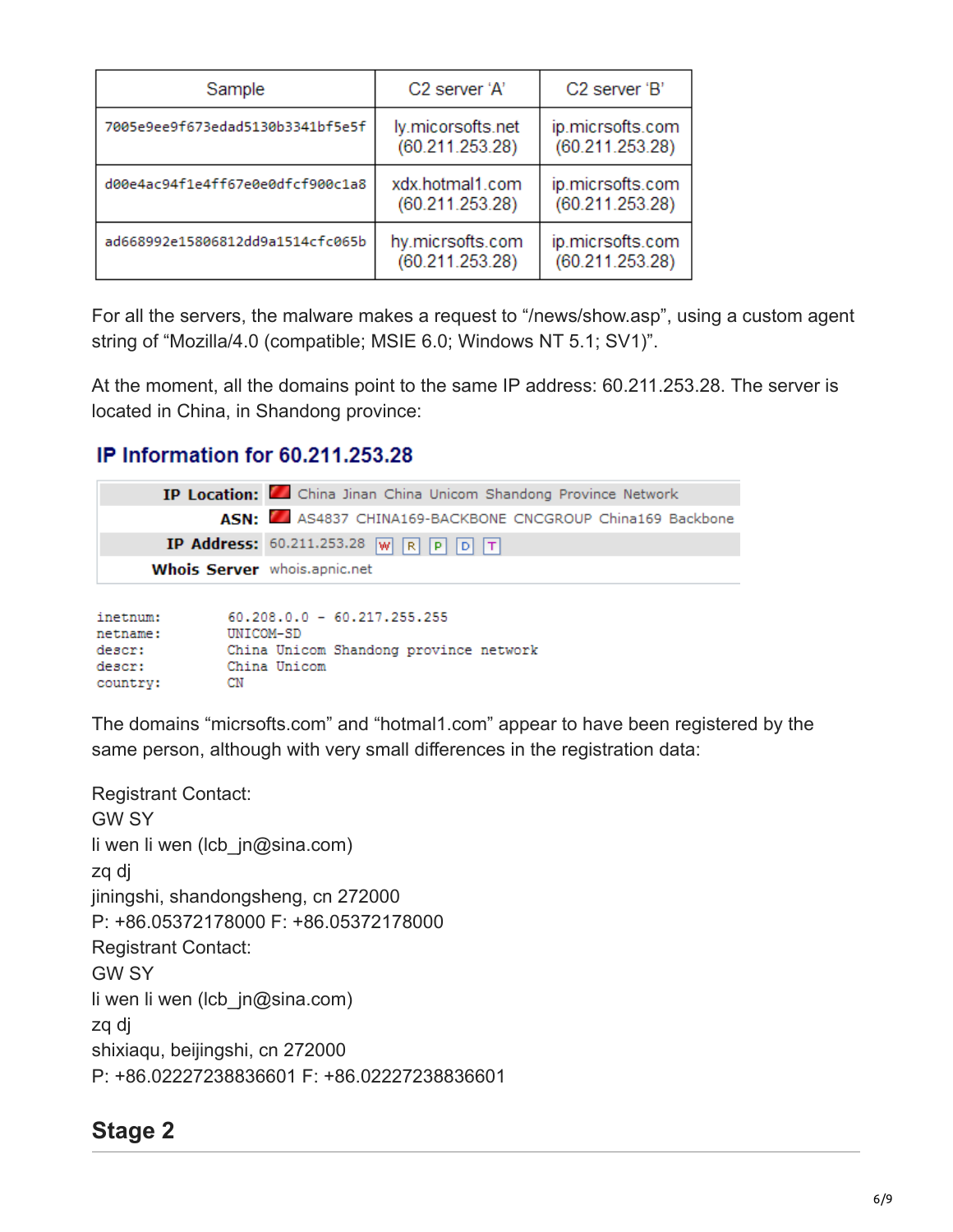The command and control server will reply with a 300K backdoor, which is sent in encrypted form. Here's how it looks as sent by server:

| 00: 6D 5C 92 22 23 22 22 22 |  |  |  |  | 26 22 22 22 FF FF 22 22 |  |  |  | $m\$ "#"""&""" $\ddot{v}$                           |
|-----------------------------|--|--|--|--|-------------------------|--|--|--|-----------------------------------------------------|
| 10: BA 22 22 22 22 22 22 22 |  |  |  |  | 62 22 22 22 22 22 22 22 |  |  |  | <u>սոսպետոսոստ</u>                                  |
| 20: 22 22 22 22 22 22 22 22 |  |  |  |  | 22 22 22 22 22 22 22 22 |  |  |  |                                                     |
| 30: 22 22 22 22 22 22 22 22 |  |  |  |  | 22 22 22 22 DA 22 22 22 |  |  |  | առուսուսության                                      |
| 40: 30 1F BC 30 22 B6 29 ED |  |  |  |  | 41 BA 21 6E ED 41 56 8A |  |  |  | $0\nabla$ %0"]) íAº ! níAVŠ                         |
| 50: 89 73 42 72 74 8F 87 74 |  |  |  |  | 81 8D 42 83 81 90 90 8F |  |  |  | %sBrt@#t@@Bf@@@@                                    |
| 60: 76 42 84 85 42 74 75 90 |  |  |  |  | 42 89 90 42 66 6F 53 42 |  |  |  | vB,Btu2B‰2BfoSB                                     |
| 70: 8D 8F 86 85 50 2D 2D 2C |  |  |  |  | 46 22 22 22 22 22 22 22 |  |  |  | 图1.P--, F""""""""                                   |
| 80: FE DA 88 5F BA B9 2A 2E |  |  |  |  | BA B9 2A 2E BA B9 2A 2E |  |  |  | $b\acute{0}$ $21*$ $21*$ $21*$                      |
| 90: 3B C5 28 2E CD B9 2A 2E |  |  |  |  | B0 9F 24 2E 0B B9 2A 2E |  |  |  | ; $A(.11*,044,04*.$                                 |
| A0: 3B B1 55 2E BF B9 2A 2E |  |  |  |  | BA B9 29 2E 39 B9 2A 2E |  |  |  | $; \pm 0.1^{1*}.$ $01$ , $91*$ .                    |
| B0: B0 9F 23 2E B7 B9 2A 2E |  |  |  |  | 67 99 2E 2E B9 B9 2A 2E |  |  |  | $9\ddot{v}$ #. $1*$ . $g^{m}$ . $11*$ .             |
| C0: 54 89 83 8A BA B9 2A 2E |  |  |  |  | 22 22 22 22 22 22 22 22 |  |  |  | $T^s_{\infty}f\check{S}$ <sup>21*</sup> ."""""""""" |
| D0: 22 22 22 22 22 22 22 22 |  |  |  |  | 52 65 22 22 6E 21 26 22 |  |  |  | """"""""Re""n!&"                                    |
| E0: 92 FA FE 6F 22 22 22 22 |  |  |  |  | 22 22 22 22 02 22 30 41 |  |  |  | 'úbo"""""""""0'A                                    |
| F0: 2B 21 28 22 22 B2 22 22 |  |  |  |  | 22 82 26 22 22 22 22 22 |  |  |  | $+$ ! ("" <sup>2"""</sup> , &"""""                  |

The encryption is a sub 0x11 followed by a xor 0x11. Once decrypted, we get the malware dropper, which was compiled on "Wed Jul 11 06:52:48 2012". This "stage 2" malware dropper is heuristically detected by Kaspersky products as HEUR:Trojan.Win32.Generic.

The stage 2 dropper will install two files in system32wbem:

4BA5E980.PBK – 204,932 bytes (MD5 varies)

MSTD32.DLL – 31,880 bytes (MD5: 92f15c2b82e81e8ae47e361b3ecb5add)

MSTD32.DLL is signed by "YNK JAPAN Inc", with a certificate that was revoked by the issuer: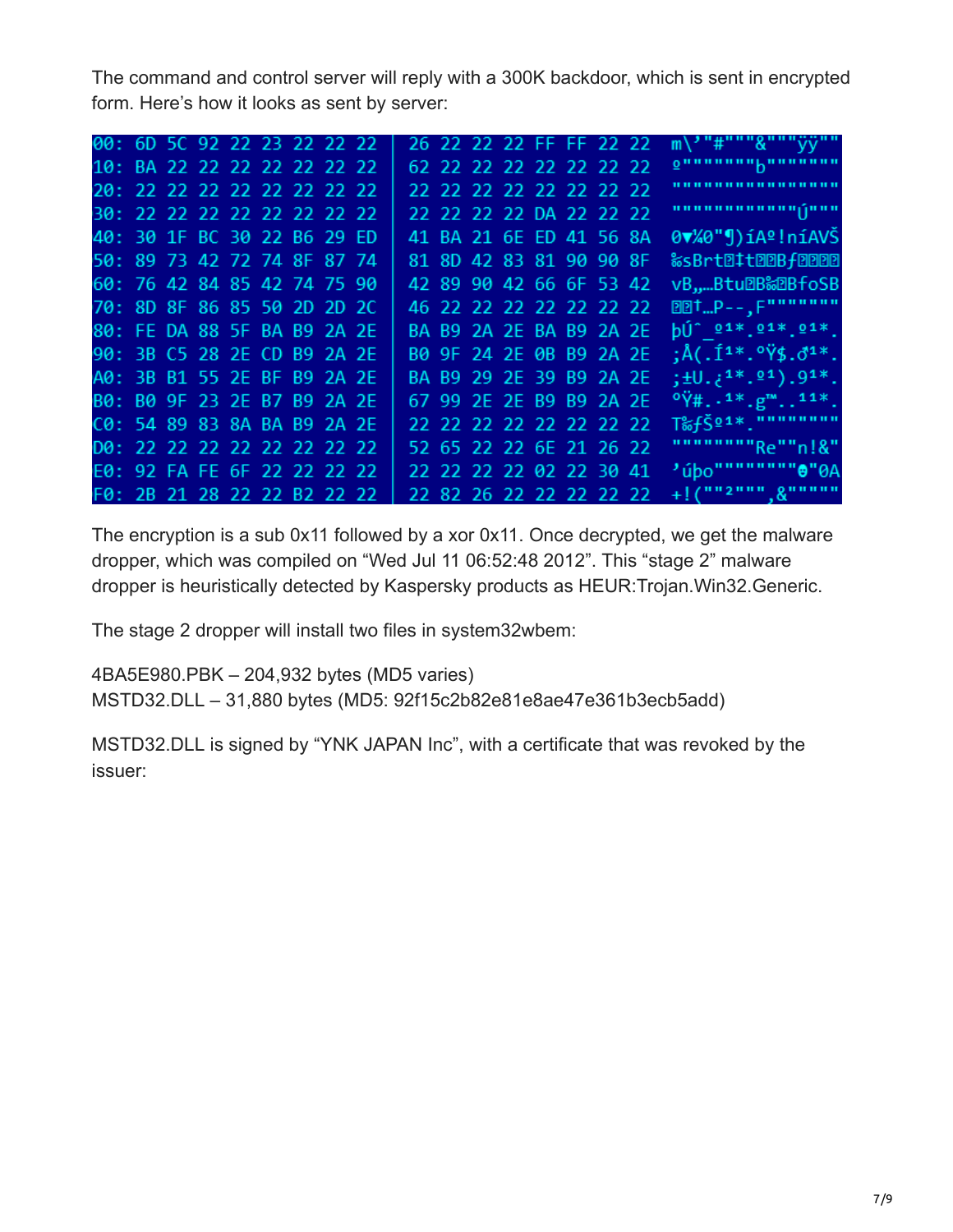| <b>Digital Signature Details</b> |                                                                                             |                  | $ ?  \times$ |
|----------------------------------|---------------------------------------------------------------------------------------------|------------------|--------------|
| General   Advanced               |                                                                                             |                  |              |
|                                  | <b>Digital Signature Information</b><br>A certificate was explicitly revoked by its issuer. |                  |              |
| Signer information               |                                                                                             |                  |              |
| Name:                            | YNK JAPAN Inc                                                                               |                  |              |
| E-mail:                          | Not available                                                                               |                  |              |
| Signing time:                    | Not available                                                                               |                  |              |
|                                  |                                                                                             | View Certificate |              |
| Countersignatures                |                                                                                             |                  |              |
| Name of signer:                  | E-mail address:                                                                             | Timestamp        |              |
|                                  |                                                                                             |                  |              |
|                                  |                                                                                             | Details          |              |
|                                  |                                                                                             |                  | OK           |

This technique reminds us of the method used by the malware from the Tilded platform (Duqu, Stuxnet) for starting up (small signed loader which reads and executes main body kept in encrypted form).

Our colleagues from Norman have previously written (http://blogs.norman.com/2011/securityresearch/invisible-ynk-a-code-signing-conundrum) about this compromised certificate in relation to Hupigon and other malware.

The final stage malware is known by our products as Trojan.Win32.Swisyn and has pretty extensive functionality for data stealing.

# **Conclusions**

We have [previously published](https://securelist.com/cyber-attacks-against-uyghur-mac-os-x-users-intensify/64259/) blogs about targeted attacks against Tibetan and Uyghur activists.

The threat actors behind these attacks are very active and continuously use new methods and new exploits to attack their victims. We have previously seen the use of CVE-2013-0158 or CVE-2010-3333, in addition to exploits for Mac OS X, taking advantage of CVE-2009- 0563.